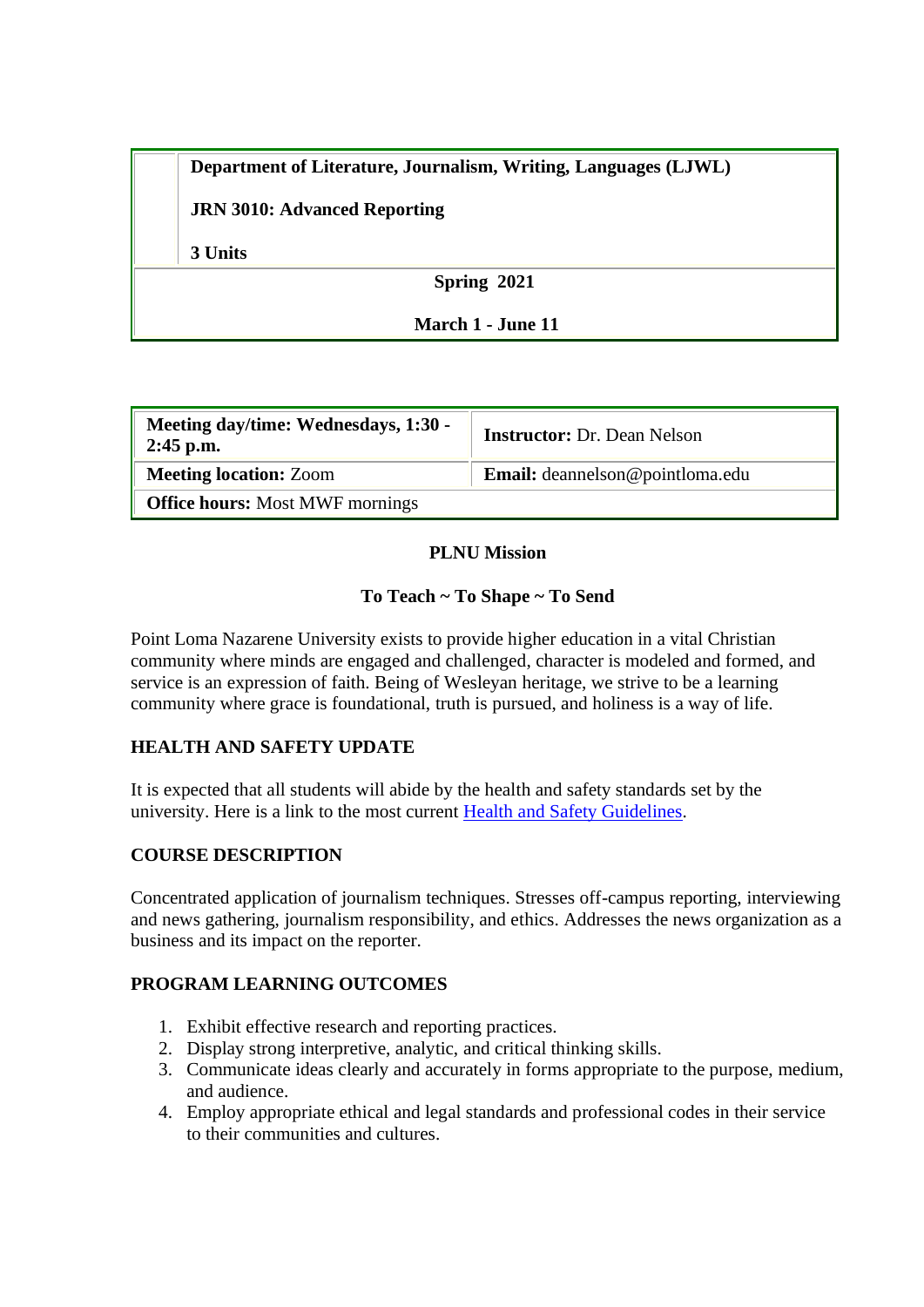### **COURSE LEARNING OUTCOMES**

- 1. Show an ability to do in-depth reporting that provides understanding.
- 2. Show ability to become better storytellers.

#### **REQUIRED TEXTS AND RECOMMENDED STUDY RESOURCES**

- 1. Dispatches From 1320, by Tom Hallman Jr.
- 2. Telling True Stories, Edited by Mark Kramer and Wendy Call
- 3. Associated Press Stylebook

#### **OVERVIEW**

The course is designed as a seminar in an effort to take journalism beyond spot-news reporting, and into reporting in-depth. We will study ways to approach stories so that they will go beyond the who, what, when, where, how and why and do some explaining and interpreting what they mean. These ways will include using research techniques and methods in addition to asking someone "What happened?" The topics will address a broad range of issues that are in the public interest

The objective is that students will be able to do in-depth reporting that provides understanding, using main characters to illustrate issues. This is a class in storytelling. We will read and we will write. This class focuses on narrative: how to tell a true story accurately, ethically, and memorably. You'll leave the class with an understanding that strong narrative journalism requires the twin tracks of exhaustive reporting *and* skillful storytelling. We make art of fact; we turn important social issues into readable, compelling stories, not "articles." In the longform version of the craft, we immerse ourselves in our subjects' lives in order to understand/translate human nature; we will read/watch/listen analytically and work to improve our reporting and storytelling. We'll look at scene, dialogue, third-person point of view, and acute detail/description, and we'll consider the under-studied and undervalued craft of structure. Each student will complete four stories of 1,000 - 2,000 words each, write themed assignments in class, plus critique colleagues' work.

There will be weekly current events quizzes and weekly stylebook quizzes. There will be frequent reading/reaction assignments from the books above.

But the big assignments will be four major stories, approximately one every three weeks. The stories must come from broad topic areas that will be your beat for the semester.

Possible beat ideas include an organization (such as ASB, an academic department, a company, a team, the Rescue Mission) a region (such as Ocean Beach) an entity (city government, the art community) a condition (the pandemic, conspiracy theories) an issue (immigration, pollution, megachurches, homelessness, protest movements).

At least one of these stories must be a localized national story, at least one must be a story that comes out of a meeting, conference or major speech. Outlines, source lists, multimedia ideas and other portions of the story will be graded along with the overall story. Stories are a minimum of four typewritten, double-spaced pages, and use at least five sources -- some live and some published.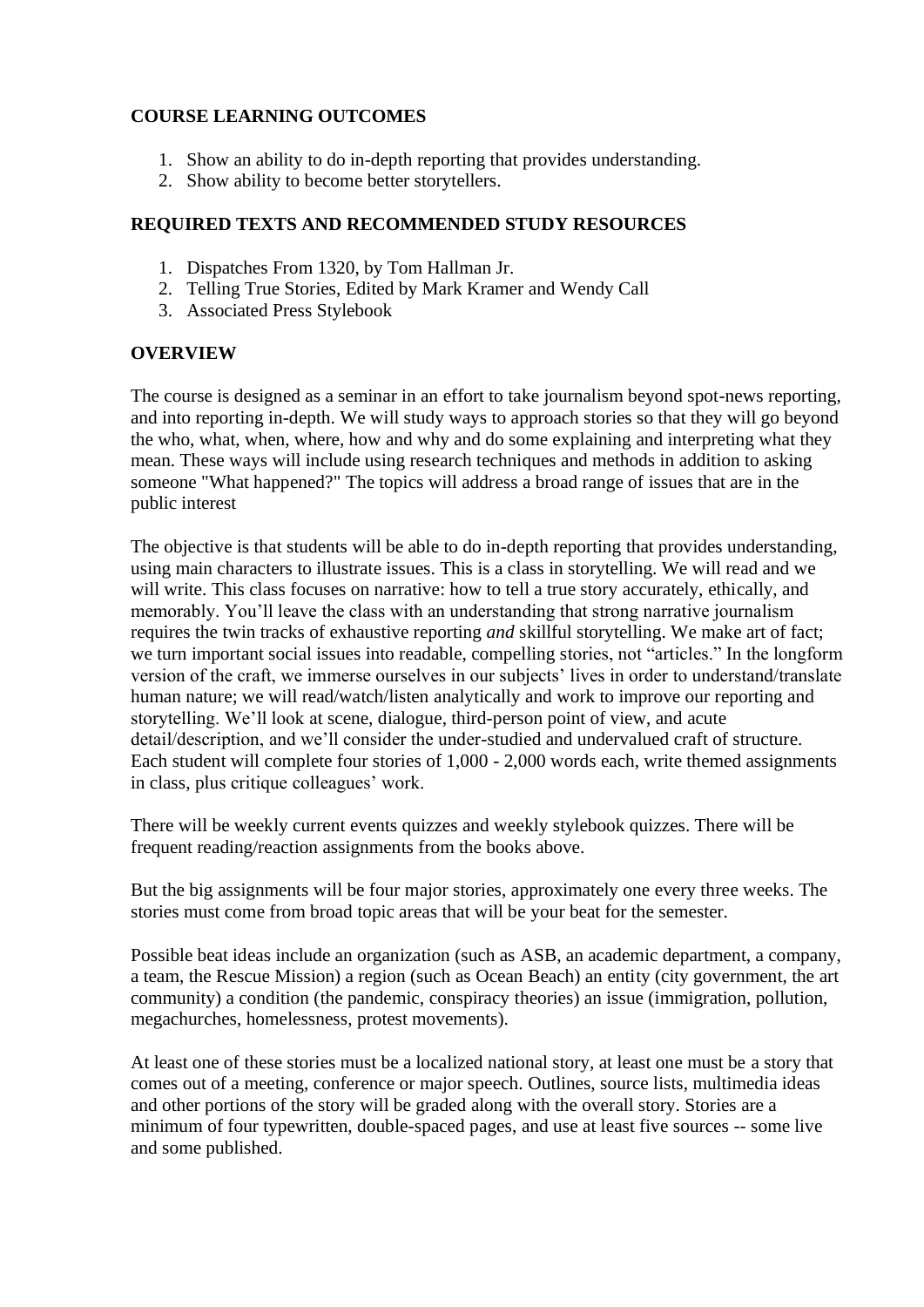Topics we will cover in class will include:

- How to distinguish Topic from Story—how to think
- Narrative defined
- The importance of reporting and its relationship to strong narrative journalism
- How to "see" stories everywhere
- Ethics
- Revision
- Organizational strategies

Sometimes we'll start class with a micro-lecture, sometimes we'll jump right in with a writing exercise, sometimes we'll focus entirely on workshop. Some of the topics we'll cover: What makes a story great? What makes a story a *story*? What elements does great narrative require? How does reporting for narrative differ from the reporting one might do for, say, a daily news story or feature? What choices—stylistic, ethical, etc.—must the longform journalist make? What does it mean to write with "voice"? Who is the audience? Does it matter?

There will be no mid-term examination, but there will be a take-home final. Attendance, preparation for class, and participation will be factored into the final grade. Bonus points will be awarded for stories that are published.

In addition, we will discuss techniques and methods for attaining first jobs and internships.

You are expected to read at least one mainstream news site, online, on paper (!) or otherwise, every day and bring in examples of applicable stories for class discussion.

It's **essential** that you do the assigned reading. Failure to do the reading will show in your classroom participation and in your in-class writing assignments.

And while there are these defined daily assignments, I expect you to be working on your stories (thinking, asking others, reading) at all times on all the other days, too. I want you dreaming about them. It won't be like you'll be able to say, "Now I need to start working on my next big story." That thought should be on your mind today. After today, I want you actually working on that story. If you start gathering information now, you'll be able to use it in all of your stories, not just your first one.

# **COURSE CREDIT HOUR INFORMATION**

In the interest of providing sufficient time to accomplish the stated Course Learning Outcomes, this class meets the PLNU credit hour policy for a 3 unit class delivered over 15 weeks. It is anticipated that students will spend a minimum of 37.5 participation hours per credit hour on their coursework. For this course, students will spend an estimated 7.5 total hours meeting the course learning outcomes. The time estimations are provided in the Canvas modules.

### **ASSESSMENT AND GRADING**

Grade Breakdown:

| <b>Reading Responses</b> | 150 |
|--------------------------|-----|
|                          |     |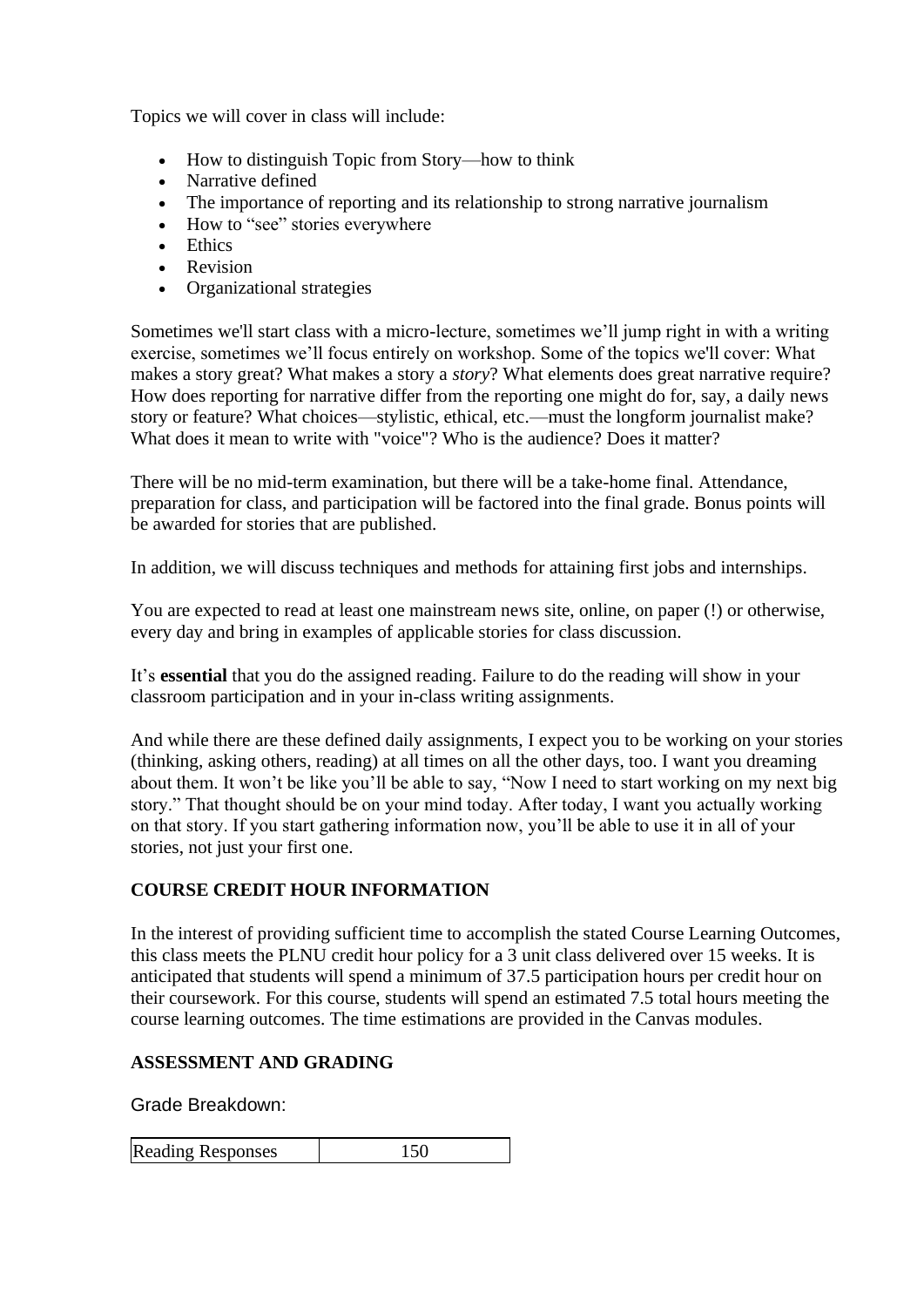| Stories           | 400         |
|-------------------|-------------|
| Quizzes           | 250         |
| Final             | 150         |
| Other Assignments | 50          |
| <b>Total</b>      | <b>1000</b> |

Final grades will be posted within one week of the end of the class. Grades will be based on the following:

| <b>Standard Grade Scale Based on Percentages</b> |               |               |               |                |  |  |
|--------------------------------------------------|---------------|---------------|---------------|----------------|--|--|
| A                                                | B             | C             |               |                |  |  |
| A 93-100                                         | $B+87-89$     | $C+77-79$     | $D+67-69$     | F Less than 59 |  |  |
| $A - 90 - 92$                                    | B 83-86       | $C$ 73-76     | D $63-66$     |                |  |  |
|                                                  | $B - 80 - 82$ | $C - 70 - 72$ | $D - 60 - 62$ |                |  |  |

# **STATE AUTHORIZATION**

State authorization is a formal determination by a state that Point Loma Nazarene University is approved to conduct activities regulated by that state. In certain states outside California, Point Loma Nazarene University is not authorized to enroll online (distance education) students. If a student moves to another state after admission to the program and/or enrollment in an online course, continuation within the program and/or course will depend on whether Point Loma Nazarene University is authorized to offer distance education courses in that state. It is the student's responsibility to notify the institution of any change in his or her physical location. Refer to the map on [State Authorization](https://www.pointloma.edu/offices/office-institutional-effectiveness-research/disclosures) to view which states allow online (distance education) outside of California.

### **INCOMPLETES AND LATE ASSIGNMENTS**

All assignments are to be submitted/turned in by the beginning of the class session when they are due—including assignments posted in Canvas. Incompletes will only be assigned in extremely unusual circumstances.

# **PLNU COPYRIGHT POLICY**

Point Loma Nazarene University, as a non-profit educational institution, is entitled by law to use materials protected by the US Copyright Act for classroom education. Any use of those materials outside the class may violate the law.

### **PLNU ACADEMIC HONESTY POLICY**

Students should demonstrate academic honesty by doing original work and by giving appropriate credit to the ideas of others. Academic dishonesty is the act of presenting information, ideas, and/or concepts as one's own when in reality they are the results of another person's creativity and effort. A faculty member who believes a situation involving academic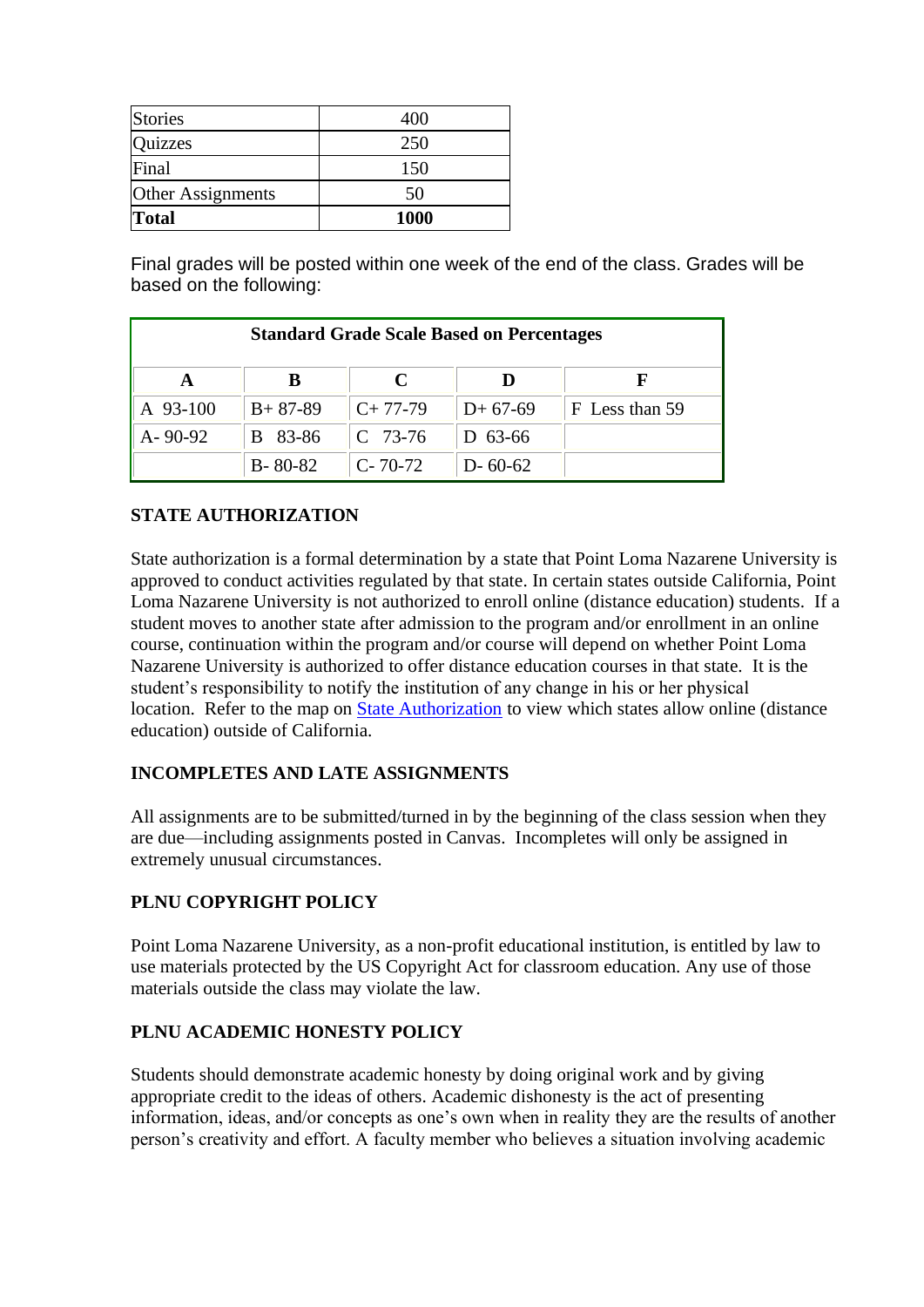dishonesty has been detected may assign a failing grade for that assignment or examination, or, depending on the seriousness of the offense, for the course. Faculty should follow and students may appeal using the procedure in the university Catalog. See [Academic Policies](http://catalog.pointloma.edu/content.php?catoid=18&navoid=1278) for definitions of kinds of academic dishonesty and for further policy information.

### **PLNU ACADEMIC ACCOMMODATIONS POLICY**

While all students are expected to meet the minimum standards for completion of this course as established by the instructor, students with disabilities may require academic adjustments, modifications or auxiliary aids/services. At Point Loma Nazarene University (PLNU), these students are requested to register with the Disability Resource Center (DRC), located in the Bond Academic Center. [\(DRC@pointloma.edu](mailto:DRC@pointloma.edu) or 619-849-2486). The DRC's policies and procedures for assisting such students in the development of an appropriate academic adjustment plan (AP) allows PLNU to comply with Section 504 of the Rehabilitation Act and the Americans with Disabilities Act. Section 504 (a) prohibits discrimination against students with special needs and guarantees all qualified students equal access to and benefits of PLNU programs and activities. After the student files the required documentation, the DRC, in conjunction with the student, will develop an AP to meet that student's specific learning needs. The DRC will thereafter email the student's AP to all faculty who teach courses in which the student is enrolled each semester. The AP must be implemented in all such courses.

If students do not wish to avail themselves of some or all of the elements of their AP in a particular course, it is the responsibility of those students to notify their professor in that course. PLNU highly recommends that DRC students speak with their professors during the first two weeks of each semester about the applicability of their AP in that particular course and/or if they do not desire to take advantage of some or all of the elements of their AP in that course.

# **PLNU ATTENDANCE AND PARTICIPATION POLICY**

Regular and punctual attendance at all **synchronous** class sessions is considered essential to optimum academic achievement. If the student is absent for more than 10 percent of class sessions (virtual or face-to-face), the faculty member will issue a written warning of deenrollment. If the absences exceed 20 percent, the student may be de-enrolled without notice until the university drop date or, after that date, receive the appropriate grade for their work and participation. In some courses, a portion of the credit hour content will be delivered **asynchronously** and attendance will be determined by submitting the assignments by the posted due dates. See [Academic Policies](https://catalog.pointloma.edu/content.php?catoid=46&navoid=2650#Class_Attendance) in the Undergraduate Academic Catalog. If absences exceed these limits but are due to university excused health issues, an exception will be granted.

### **Asynchronous Attendance/Participation Definition**

A day of attendance in asynchronous content is determined as contributing a substantive note, assignment, discussion, or submission by the posted due date. Failure to meet these standards will result in an absence for that day. Instructors will determine how many asynchronous attendance days are required each week.

### **SPIRITUAL CARE**